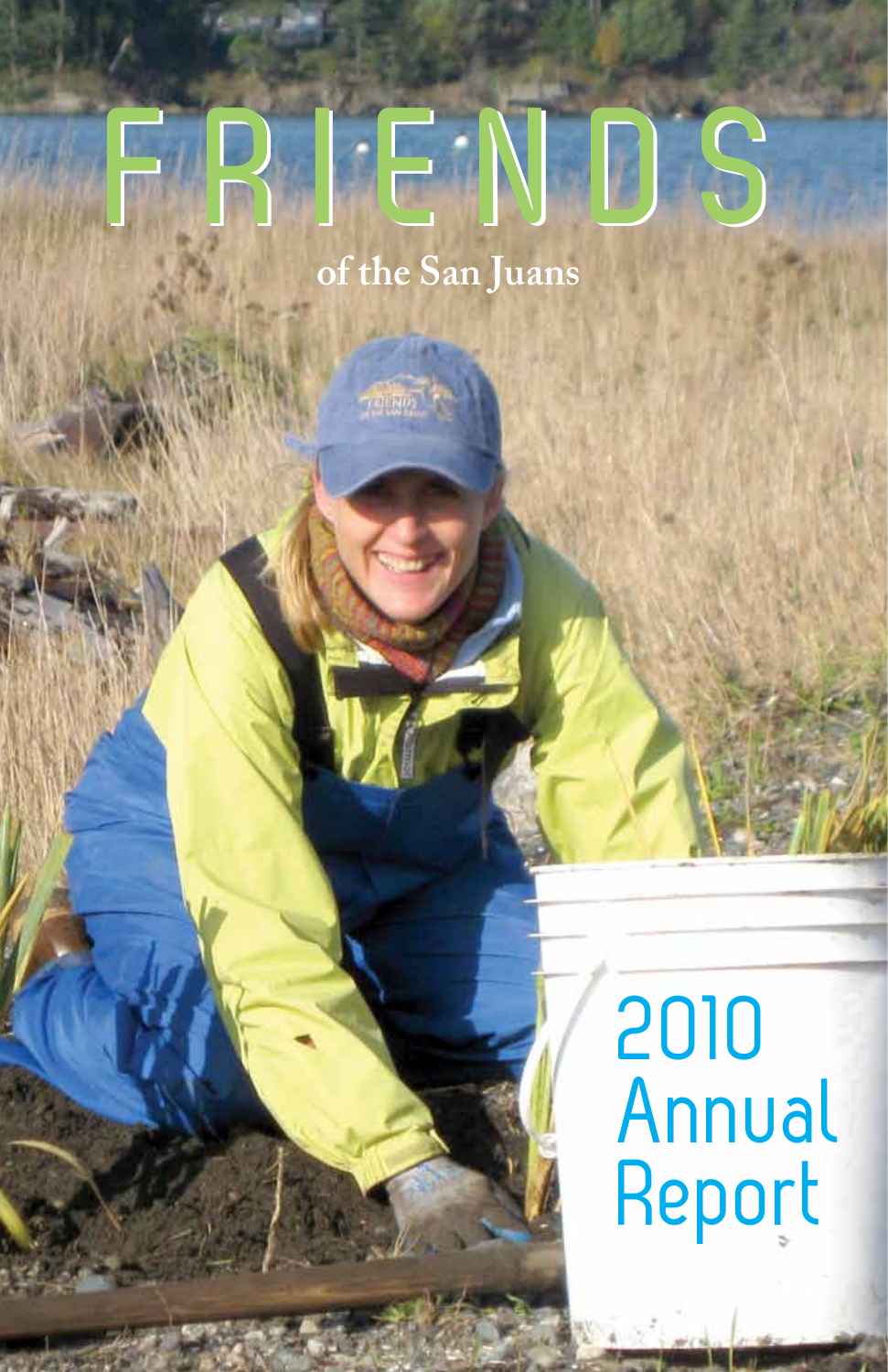# FRIENDS 2010… A Year in Review

by Stephanie Buffum Field - Executive Director

In 2010 FRIENDS of the San Juans completed 10 years of shoreline surveys and enjoyed many legal victories. However, we also confirmed a disturbing trend in permitting by the Washington Department of Fish and Wildlife (WDFW) allowing docks over eelgrass and bulkheads on documented forage fish spawning beaches (see page 5-6).

In victories for rational planning, we successfully challenged the County's Essential Public Facilities ordinance (see page 7) and the Vesting mini initiative (see page 12).

We believe science, and not political pressure, should inform policy. In 2010, FRIENDS completed mapping of our most critical habitats (see page 9) and provided this data for two planning processes that will impact community development for the next decade--the Critical Areas Ordinance (CAO) and the Shoreline Master Program (SMP) update (see page 9).

Our success depends on our partners: members, scientists, interns, allied organizations, foundations, and caring individuals who generously contribute

to our financial and operational well-being. Your support provides the energy we needed to hold the line for clean water, working farms and healthy natural areas for fish, wildlife, and people.

We are extremely grateful to you all.

#### **FRIENDS of the San Juans**

**MISSION:** To protect the land, water, sea, and livability of the San Juan Islands through science, education and advocacy.

P.O. Box 1344, Friday Harbor, WA 98250 360-378-2319 www.sanjuans.org

#### **BOARD OF DIRECTORS:**

**Orcas Island** - Janet Alderton & Marta Nielson **San Juan Island** - Mike Kaill, Bill Watson & Vivien Burnett **Lopez Island** - San Olson & George Lawson **STAFF: Executive Director** *-* Stephanie Buffum Field **Science Director** *-* Tina Whitman **Staff Attorney** *-* Kyle Loring **Office Manager** *-* Jana Marks **Grants Manager** *-* Shannon Davis

Cover: Science Director Tina Whitman restoring habitat at Shoal Bay Lagoon, Lopez. Newsletter design by Tif & Gif Creative.

Printed with Soy Ink on Paper that is 100% PCW, 100% Recycled, Processed Chlorine Free, Ancient Forest Friendly, FSC, Green-e and is manufactured with wind power. No seriously, it is!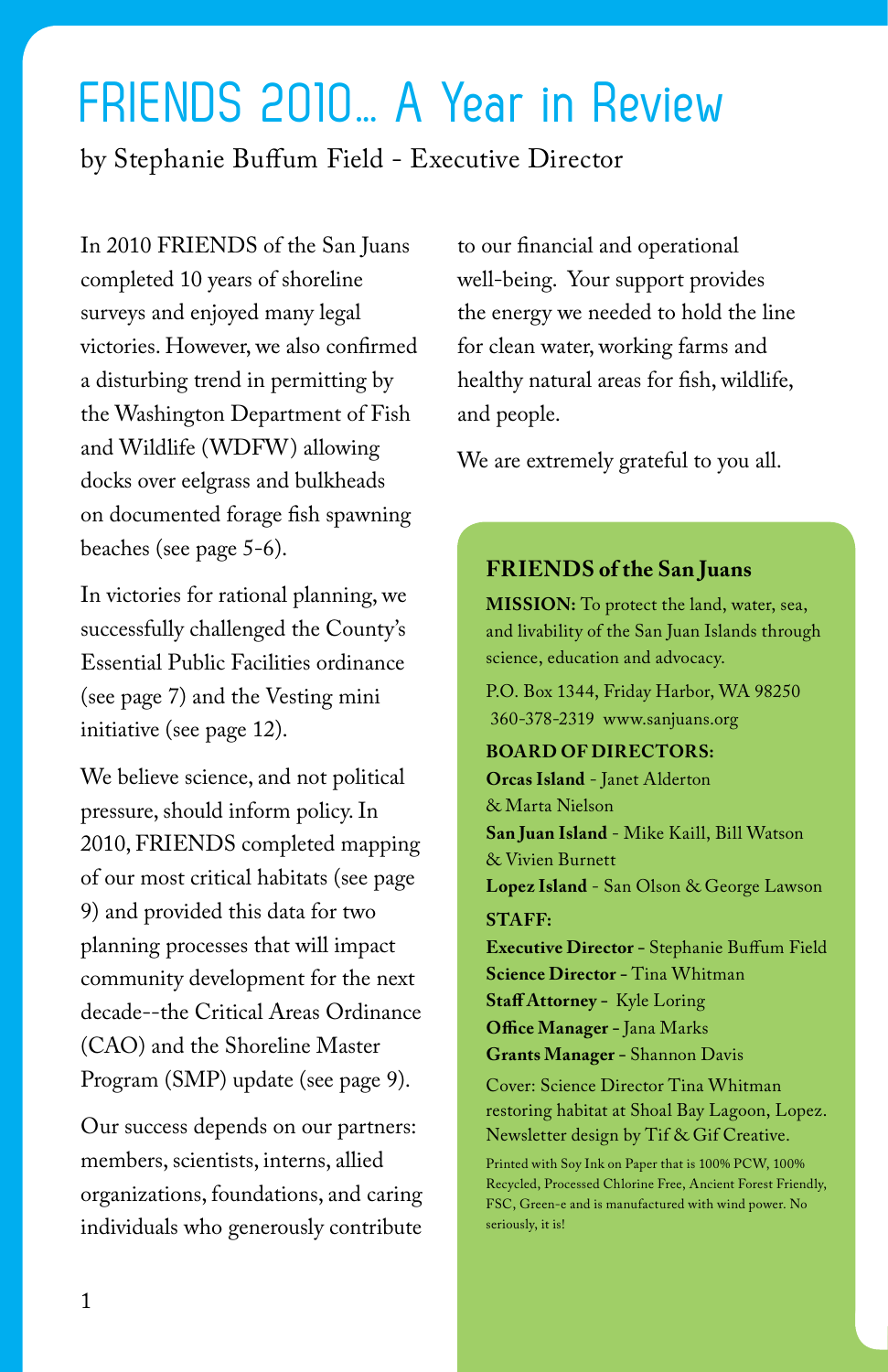# *Opportunities to Make a Difference*

### By George Lawson President, Board of Directors

As a child I knew that the San Juans provided beauty, adventure and inexpressible enchantment unrepeatable anywhere. I feel the same today about the islands as when I was a child. However, I am astonished how difficult it is to communicate how our individual actions impact our collective welfare even when presented with the facts.

There are thousands of inspiring people in the San Juans, many of them



members of FRIENDS, who care deeply about the environment. However, there are those who don't act to preserve it. Coupled with the current depressing disdain for science, we are working in a political climate of fear.

Advocacy remains critical, and sets us apart from other organizations. In 2010, FRIENDS took some body blows from state decision-makers. We stood firm and continued to patiently speak our truth to a world that seemed deaf to our concerns. Our efforts paid off in the vesting and Essential Public Facilities victories.

I believe our science and educational programs have renewed importance. We know that real change will come from talking and listening to our neighbors and at small group gatherings. Individually we have influence with all whom we run into--even those with whom we disagree. We can then shift from a climate of fear and ignorance to solutions based on trust and knowledge.

I remain encouraged by a future filled with opportunities to fulfill our calling and to make a difference for the San Juans. Thank you for doing your part.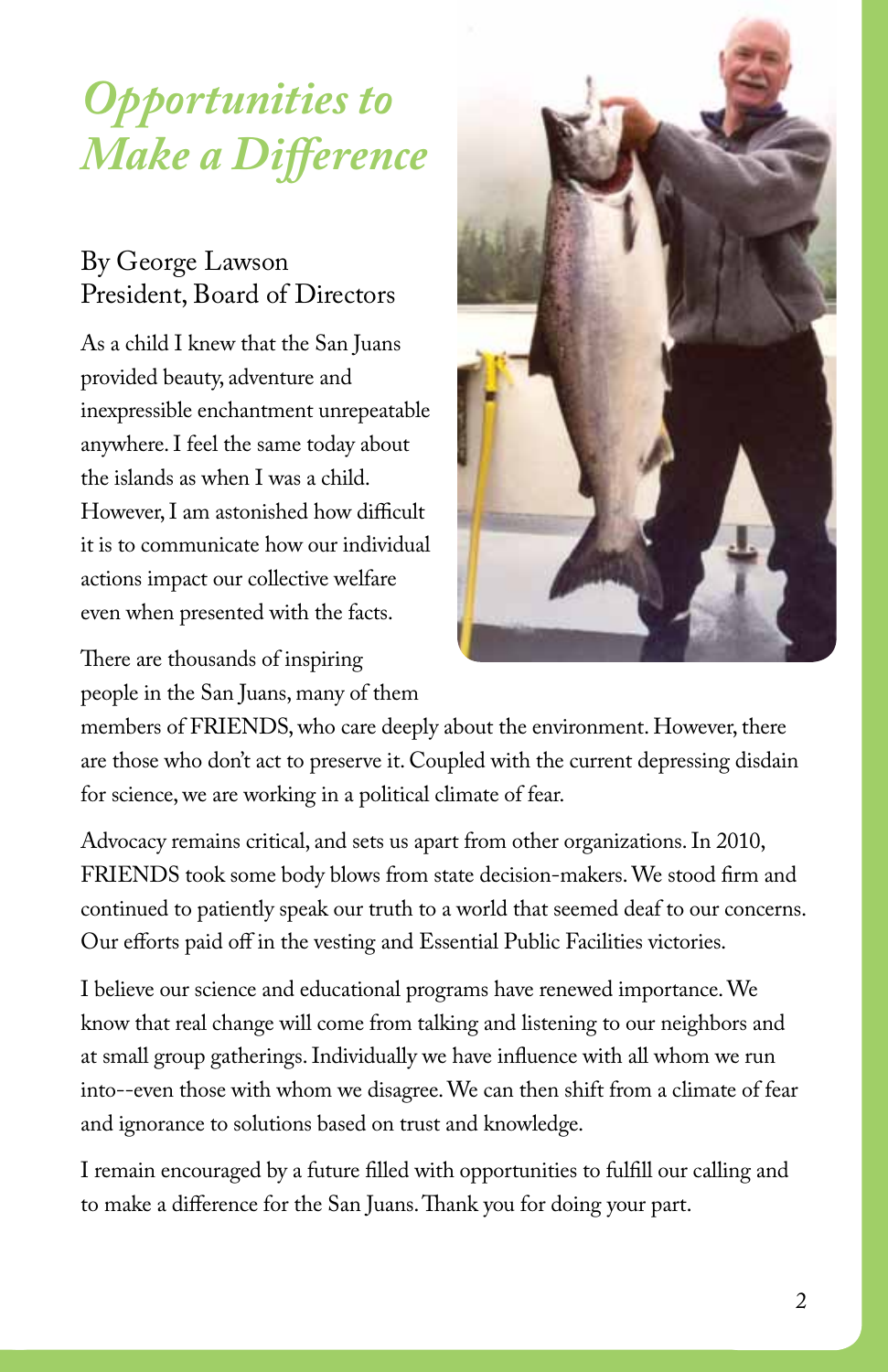# **Tracking Shifting Baselines**

# **What were the San Juans like when you first moved here? What is your baseline for seeing wildlife or catching local fish and shellfish?**

In an effort to establish a baseline of current conditions for critical marine species protected by county and state law, FRIENDS has devoted the past ten years to assessing marine resources, tracking permitting trends, and mapping shoreline modifications such as docks, bulkheads, and mooring buoys. FRIENDS has surveyed and mapped the location of eelgrass, kelp, and forage fish spawning habitats, as well as the nearly 4,000 structures, along our shores. Our analysis of County permit activity uncovered an increase in both the number and the rate of new modifications in shoreline habitats, illustrating the need to improve

protections for them. Not surprisingly for our community, the majority of impacts are associated with residential development.

While each individual action may seem small, the combined or cumulative effects can hinder the recovery of important marine species, such as salmon and orca.

To better understand how cumulative impact analysis and policies can protect shoreline ecosystems, FRIENDS hosted a 2-day workshop last September, "Opportunities to Improve Shoreline Management in Puget Sound: A Technical Workshop for Scientists and Land Use Professionals".

Thirty five shoreline planners, managers and scientists from private and public sectors and federally recognized tribes convened at the University of Washington Friday Harbor Labs. Participants

*Docks can block sunlight that eelgrass, kelp and other light dependent species require to grow.* 



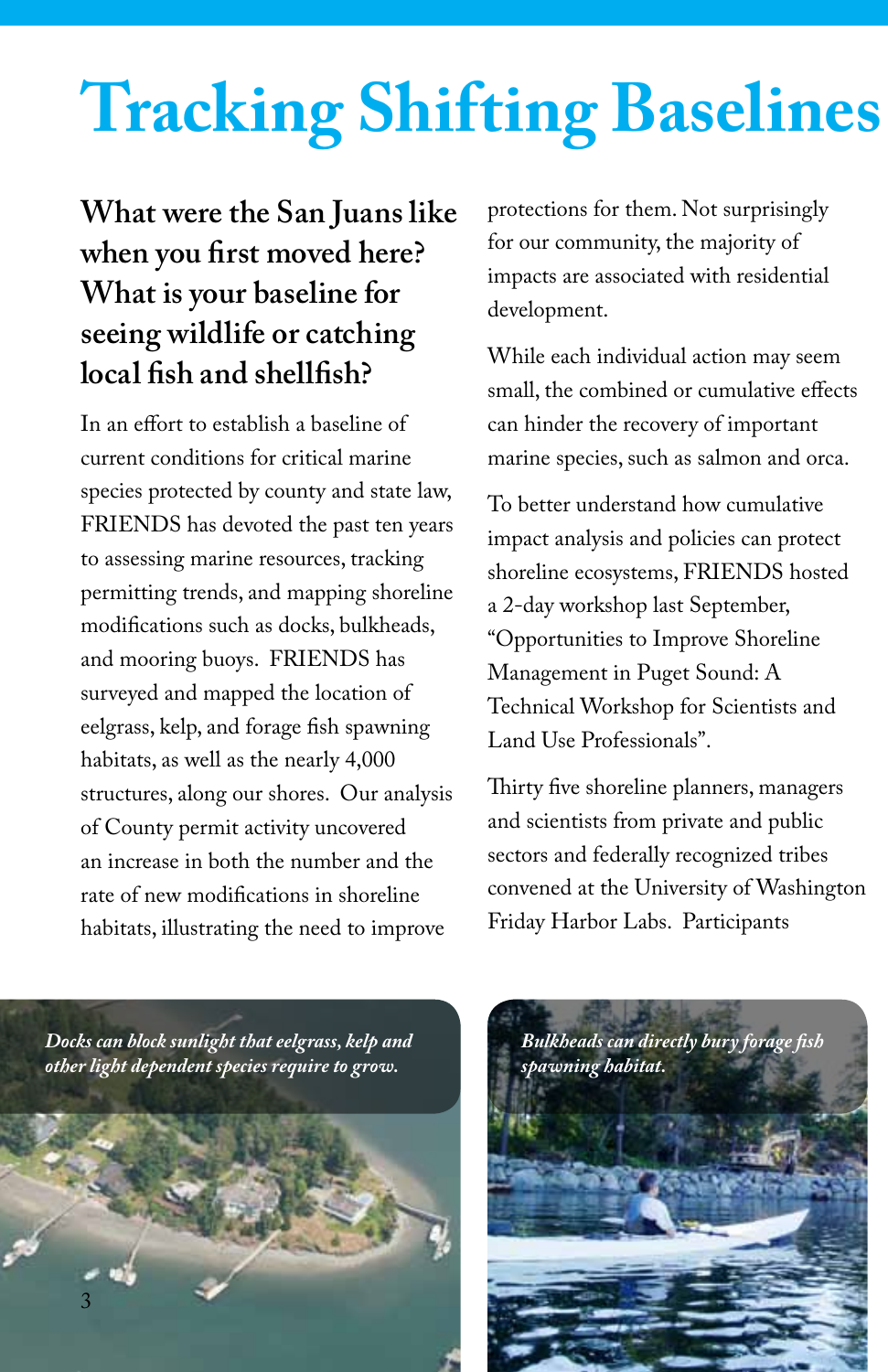# and Understanding Impacts

shared information on existing policies, regulations, and scientific models for evaluating cumulative impacts to shoreline habitats. The group identified information gaps and outlined new approaches for improving our understanding of cumulative impacts. The workshop also fostered new partnerships to improve collaboration among interested parties.

Presenters included: Ray Clark of the Ray Clark Group & Duke University, Andrea MacLennan of Coastal Geologic Services, Dean Patterson of Futurewise, Kit Rawson of Tulalip Tribes, Paul Schlenger of Anchor QEA, Barry Wenger of WA Dept. of Ecology, Tina Whitman of FRIENDS, and Terry Williams of Tulalip Tribes.

To prevent the "death by one thousand cuts" occurring in our shoreline and



*Stephanie Buffum Field , Executive Director of FRIENDS, with Cumulative Impacts Workshop keynote presenters Ray Clark (l) and Terry Williams (r)*

marine systems, FRIENDS will continue to advance our understanding of cumulative impacts. Our work will include a pilot risk assessment that evaluates climate change and cumulative effects of armoring on forage fish spawning beaches.



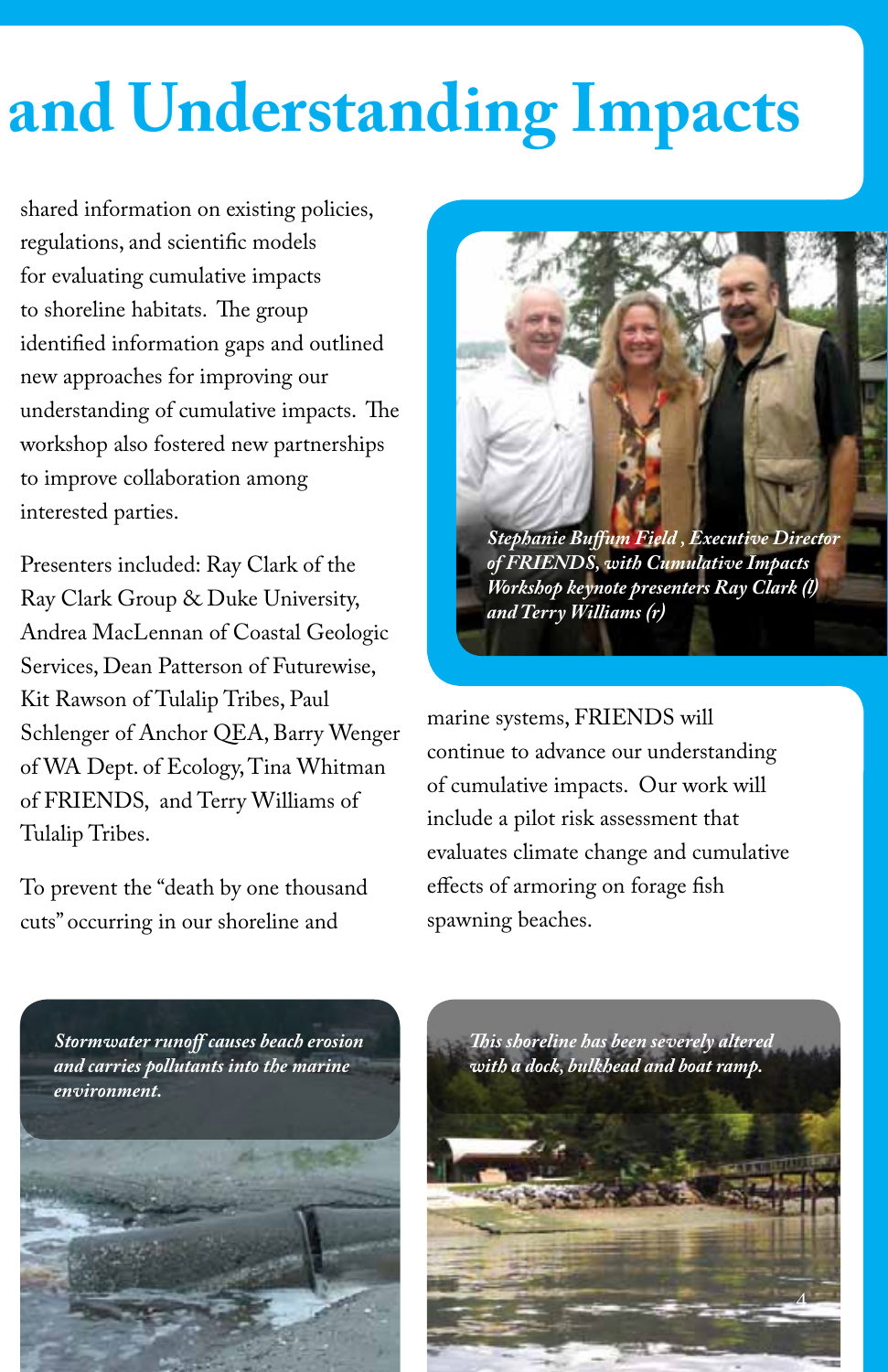# Permitting Net Loss

Over the past few years, FRIENDS has encountered a disturbing trend that is impeding efforts to restore endangered species and meet state no-net-loss requirements. During appeals, state courts and agencies are using WA Dept. of Fish and Wildlife (WDFW) permit approvals to justify reversing San Juan County Hearing Examiner denials of harmful shoreline developments. Concerned with the potential cumulative impacts of this trend, FRIENDS contacted WDFW and learned that in over 60 years of issuing Hydraulic Project Approvals (HPA), WDFW has never denied a permit in San Juan County. Public testimony from WDFW officials suggests that this trend is likely to continue if unchallenged, causing further resource impact and hindering local protection efforts.

Four recent WDFW approvals have directly undermined attempts to protect local marine ecosystems:

• single-user dock over eelgrass in

exchange for the applicant's purchase of the right to remove an unpermitted mooring buoy 1.3 miles away from the dock's impacts;

- two-user dock in and around eelgrass in exchange for the removal of one of the applicant's unpermitted mooring buoy anchors in nearby eelgrass;
- 100-foot-long rock bulkhead on a documented surf smelt spawning beach solely to impede erosion of landscaping - no structure was at risk;
- 800-foot-long, unpermitted, rock bulkhead on a feeder bluff, burying potential forage fish spawning habitat - WDFW issued this approval after-the-fact to wrap up a criminal enforcement action.

During 2011, FRIENDS will work to decrease harm from WDFW's permitting program.

Desired improvements in the HPA program include: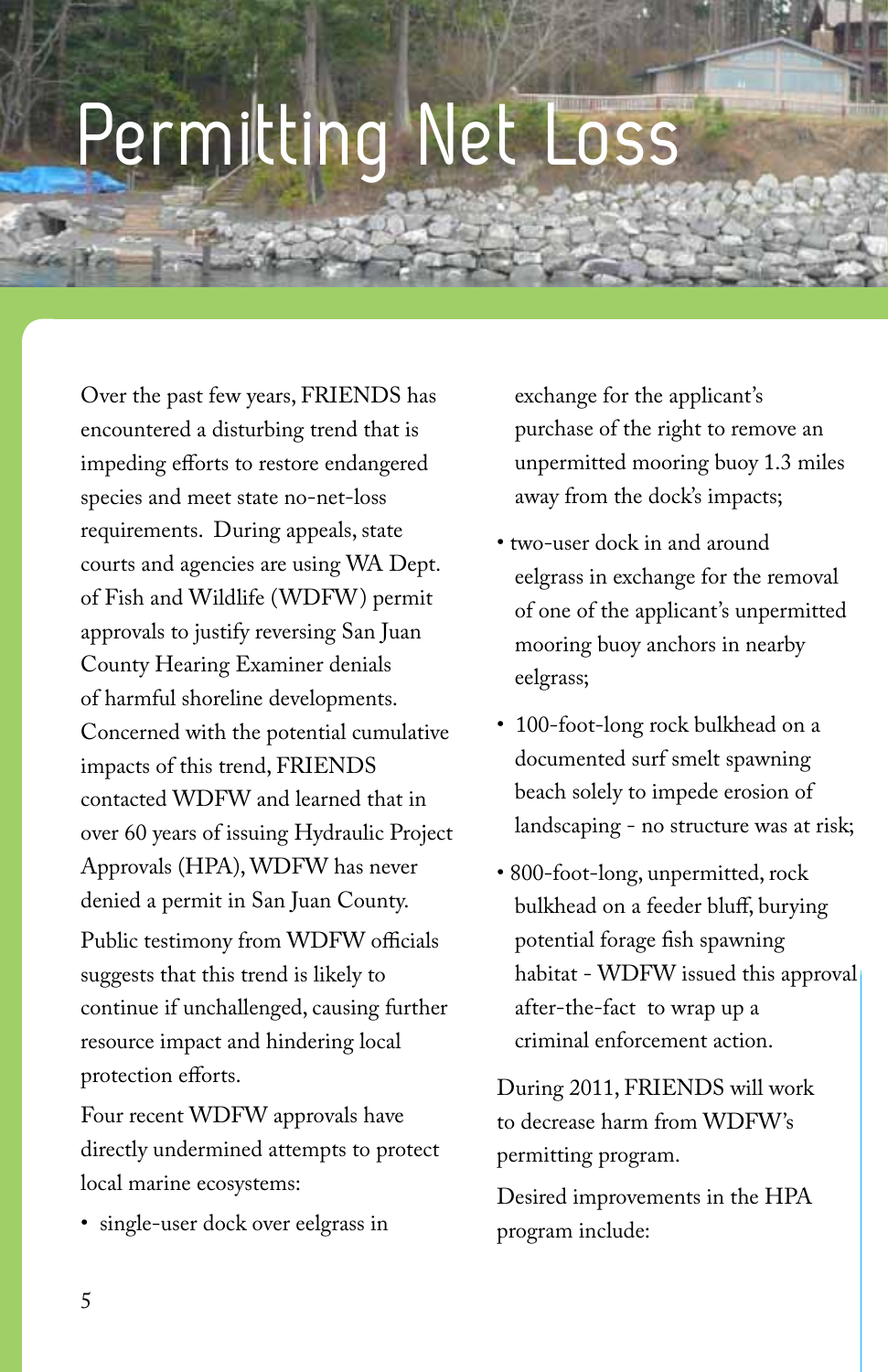

- internal consultation with WDFW's own fish experts and external consultation with other state agency scientists;
- preventing the use of unpermitted activities for mitigation of new impacts;
- requiring mitigation to replace the functions and values likely to be lost due to a project;
- applying best available science to permitting decisions, including likely impacts of sea level rise;
- performing a cumulative impacts review of all projects permitted over eelgrass.

2011 promises to be a busy year!

The Washington Administrative Code defines no-net-loss as the avoidance or mitigation of adverse impacts to fish life or habitat functions necessary to sustain fish life or area by habitat type. Mitigation to achieve no-net-loss should benefit those organisms being impacted.

### Removal of Unpermitted Activities as Mitigation

While the removal or modification of unpermitted mooring buoys in eelgrass may benefit that habitat, FRIENDS has expressed concerns to state agencies about the use of such actions to mitigate for the impacts of new structures, such as docks and bulkheads. Unfortunately, WDFW officials have stated their intent to continue to allow applicants to remove or modify their own unpermitted buoys to justify new development. With nearly 1,500 unpermitted buoys in the San Juans, and many of them lying in eelgrass, that could mean substantial new impacts to eelgrass as the previously unpermitted impacts are laundered into authorized impacts through the mitigation process.

A better approach is to work with of Natural Resources to permit and upgrade anchoring systems or relocate buoys to eliminate eelgrass impacts - and FRIENDS is doing exactly this! FRIENDS obtained funding to provide financial and technical assistance for owners to relocate or update mooring buoys with harming eelgrass. Please call us if you are interested in this program.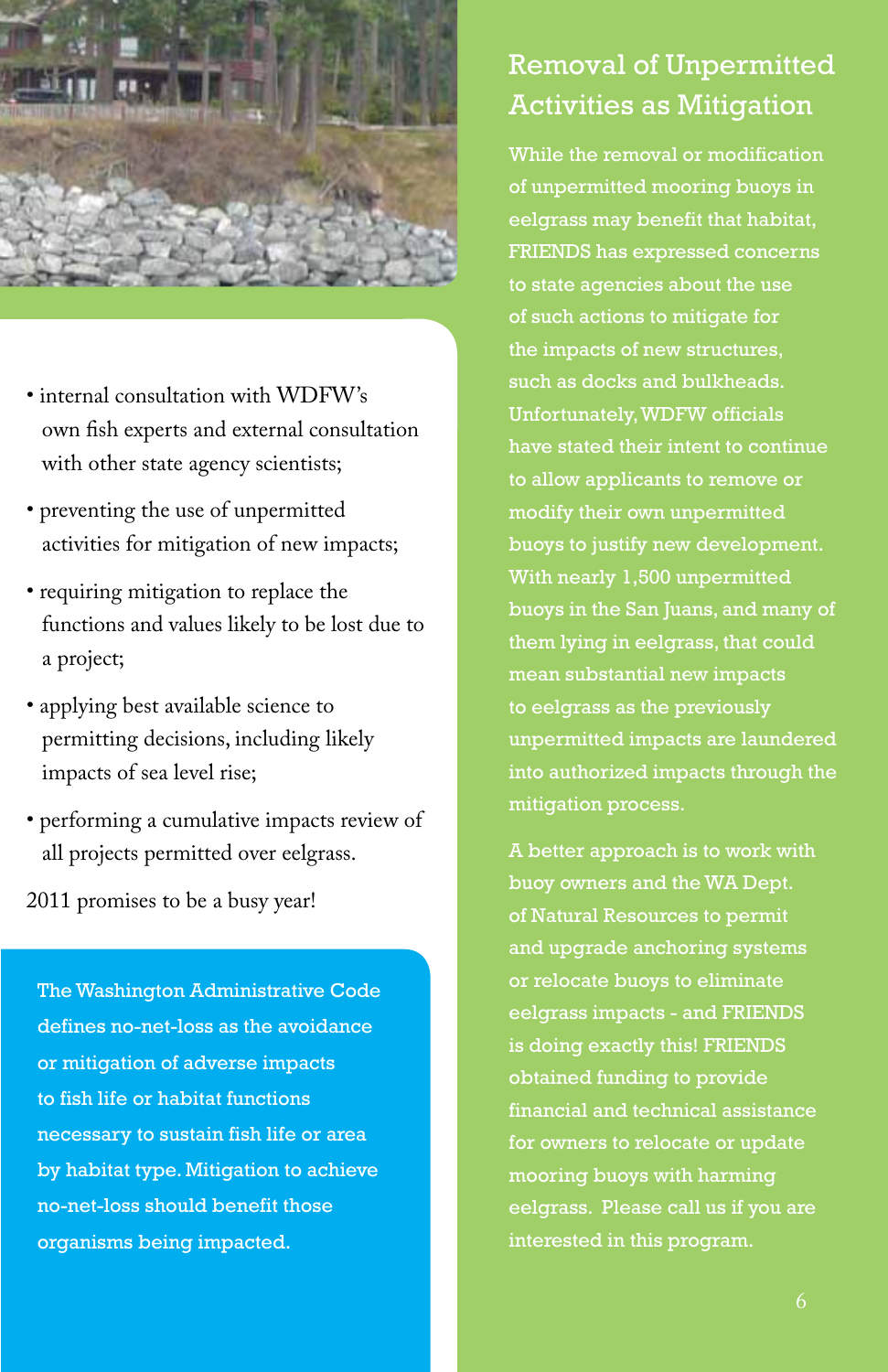*2010 Board President Mike Kaill conducts a beach seine at Westcott Bay with staff attorney Kyle Loring (r)*

# *Keeping San Juan County Playing By Their Own Rules*

On October 12, 2010, the Washington Growth Management Hearings Board rejected San Juan County Ordinance No. 2-2010. FRIENDS challenged the ordinance that would have allowed the construction of trash transfer stations and other new Essential Public Facilities without requiring preservation of critical areas and natural resource lands, such as farmland and forestland.

The Griffin Bay Preservation Committee, which has held the County accountable during past attempts to develop a barge landing site near the La Farge gravel pit also intervened to prevent the County from skipping the Growth Management Act's (GMA) determination process for designating barge landings as Essential Public Facilities.

The Growth Management Hearings Board agreed that the ordinance failed to protect critical areas, farmland,

and forestland and invalidated it. The Board determined that the ordinance improperly: (1) assigned Essential Public Facility status to several trypes of facilities without justifying that determination; (2) failed to protect critical areas by merely disfavoring the siting of the facilities in those areas, failing to require mitigation for unavoidable impacts, and neglecting to require the use of Best Available Science when siting Essential Public Facilities; and (3) failed to conserve farmland and forestland by allowing the placement of Essential Public Facilities in their midst without mitigating for impacts to the continued use of those lands for resource purposes. The Board ordered the County to revise the ordinance for consistency with the GMA.

FRIENDS is working with the County to ensure that the revised ordinance is consistent with the GMA.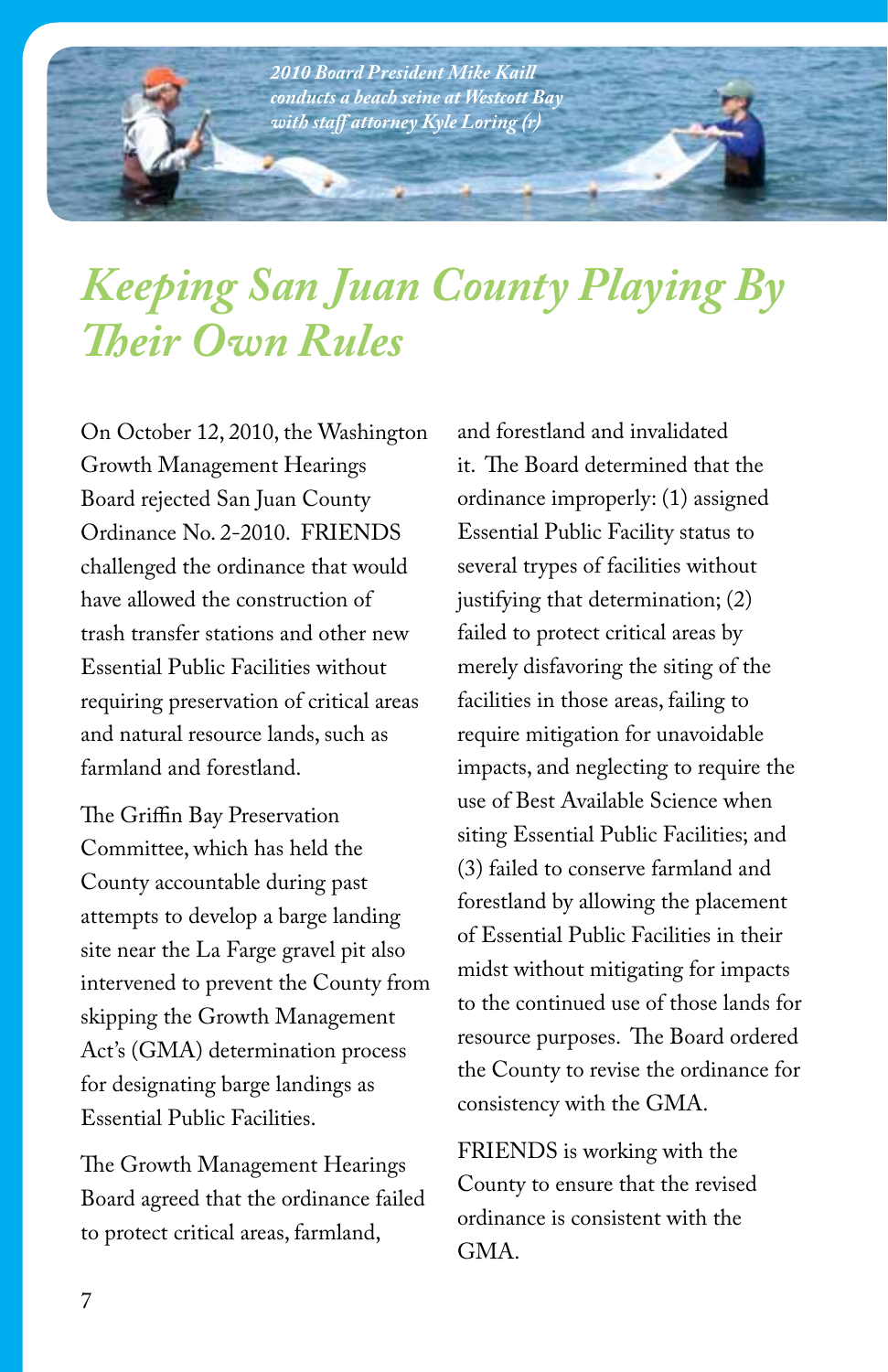# Erosion Happens...

### **and your favorite local beach is the beneficiary.**

Have you ever wondered how sandy beaches, such as Crescent Beach on Orcas, Jackson's Beach on San Juan, South Beach on Shaw, or Odlin on Lopez came to exist amidst our rocky shorelines? Geologists explain that "feeder bluffs" -- a term coined by local engineer Wolf Bauer -- provide the materials that create and sustain beaches.

Feeder bluffs play a crucial role in shaping local shorelines. In 2010, FRIENDS collaborated with Coastal Geologic Services to map San Juan County's existing and pre-development feeder bluffs and beaches.

Those surveys found that 22 miles feeder bluffs exist today and 5 miles of feeder bluffs have been lost to development. The feeder bluffs were ranked for restoration and conservation priorities. Examples of high quality feeder bluffs are Point Hammond on Waldron, Indian Cove on Shaw and Ship Bay on Orcas.

The mapping shows that considerable portions of existing feeder bluffs are unable to transport gravel and sand to beaches due to bulkheads. FRIENDS is exploring opportunities to work with property owners to restore these critical bluffs and beaches and provide alternative soft shore armoring where feasible.

Land managers are currently applying the feeder bluff mapping results to updates for the Shoreline Master Program and the local Chinook Salmon Recovery Plan. Feeder bluff maps are available on the FRIENDS website: www.sanjuans.org/maps and reports.htm. A feeder bluff map book is also available at your local library, Community Development and Planning Office, and for purchase through our office.

> *Healthy, unaltered feeder bluffs provide sediment to beaches.*

> > 8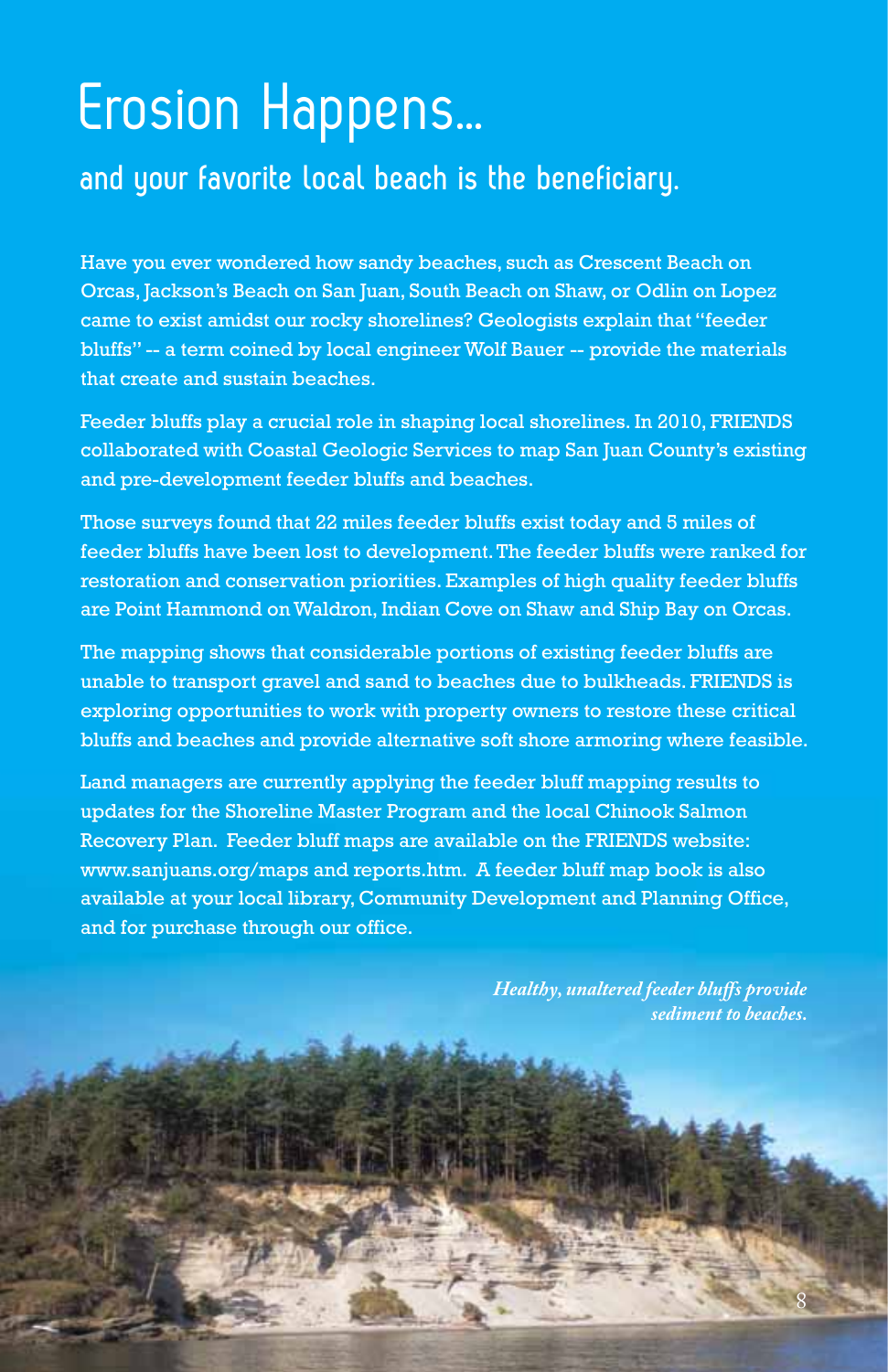# Using Science to Guide Policy

FRIENDS' science program has spent the last 10 years surveying San Juan County's shorelines and identifying critical habitats that include forage fish spawning beaches, eelgrass, kelp, and feeder bluffs. Staff also mapped all shoreline modifications and analyzed 30 years of shoreline permitting. This work was done to provide a baseline of shoreline conditions and to improve management of those habitats already identified as priorities under regulations. All along, FRIENDS' has provided this nearshore habitat data to county, state, tribal and federal governments for application in site-specific planning decisions as well as countywide and even regionwide planning efforts, such as the Puget Sound Salmon Recovery Plan.

In 2010, FRIENDS' nearshore habitat data was submitted for consideration as Best Available Science into San Juan County's updates to the Critical Area Ordinance (CAO) and the Shoreline Master Program (SMP). FRIENDS' will continue to urge the use of science in theses updates.

#### **Critical Areas Ordinance**

The 2005 update to our CAO, now expected to be completed in 2012, protects Critical Aquifer Recharge Areas, Frequently Flooded Areas, Geologically Hazardous Areas, Wetlands, and Fish and Wildlife Habitat. Counties are required to update their CAO every seven years to accommodate new information.

#### **Shoreline Master Program**

The SMP, due to be updated by 2012, protects shoreline processes, promotes public access, and accommodates appropriate shoreline uses. The WA Shoreline Management Act requires local governments to adopt SMPs with WA Dept. of Ecology approval. The SMP provides a rare opportunity for community values to guide the use of shorelines.

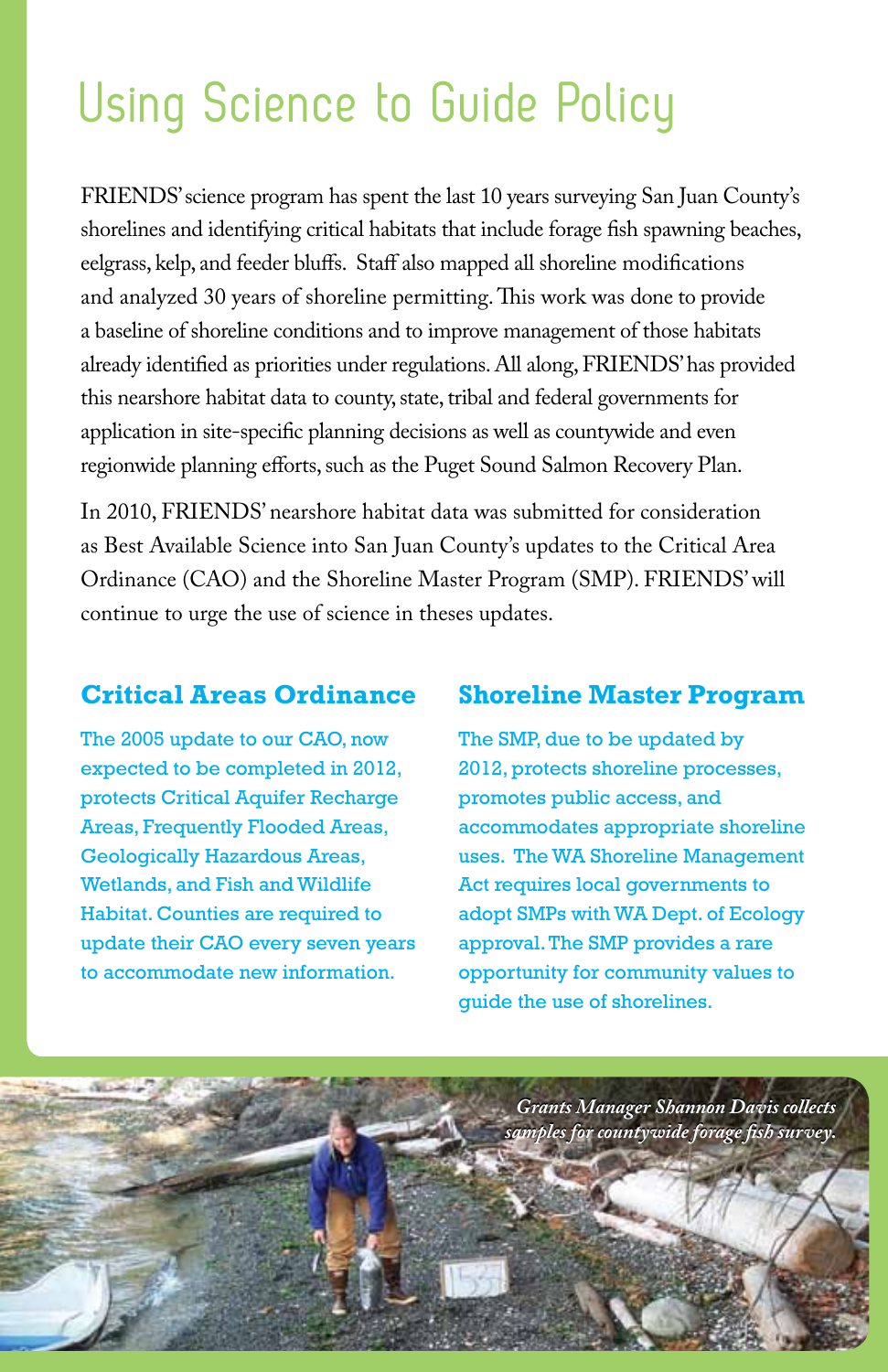*FRIENDS mapped 710 armored beaches in San Juan County.* 

*FRIENDS mapped 425 derelict creosote pilings in San Juan County.* 

# **Modification Inventory Maps Nearly 4,000 Shoreline Structures**

**Results inform restoration, policy and planning**

In 2009, FRIENDS mapped all shoreline modifications in San Juan County. That survey found 472 docks, 710 armored beaches, 32 groins, 55 marine railways, 70 boat ramps, 425 creosote pilings (not associated with docks), 1,914 mooring buoys and 191 other beach structures. With 40% of all shoreline parcels having some form of modification, we are not as pristine as many think. Notably, the majority of impacts are concentrated on the sand and gravel beaches that are essential for forage fish spawning and out-migrating juvenile salmon. In 2010, FRIENDS shared the results of our shoreline modification assessment with local, state, tribal and federal marine managers.

FRIENDS has combined the modification inventory results with our extensive nearshore habitat database and identified and prioritized hundreds of shoreline

restoration opportunities that are physically feasible and have high habitat value.

The modification inventory project results will inform the inventory and characterization, cumulative impact, and restoration planning components of the Shoreline Master Program Update. Results are also being integrated into an update of the local Chinook Salmon Recovery Plan.

In 2011 and 2012, FRIENDS will inform owners of shoreline modifications about stewardship options, identify public and private landowners interested in restoration actions, and facilitate implementation of top priority habitat improvement projects. In related work, FRIENDS is also researching the cumulative and climate change impacts of shoreline armoring on forage fish beaches.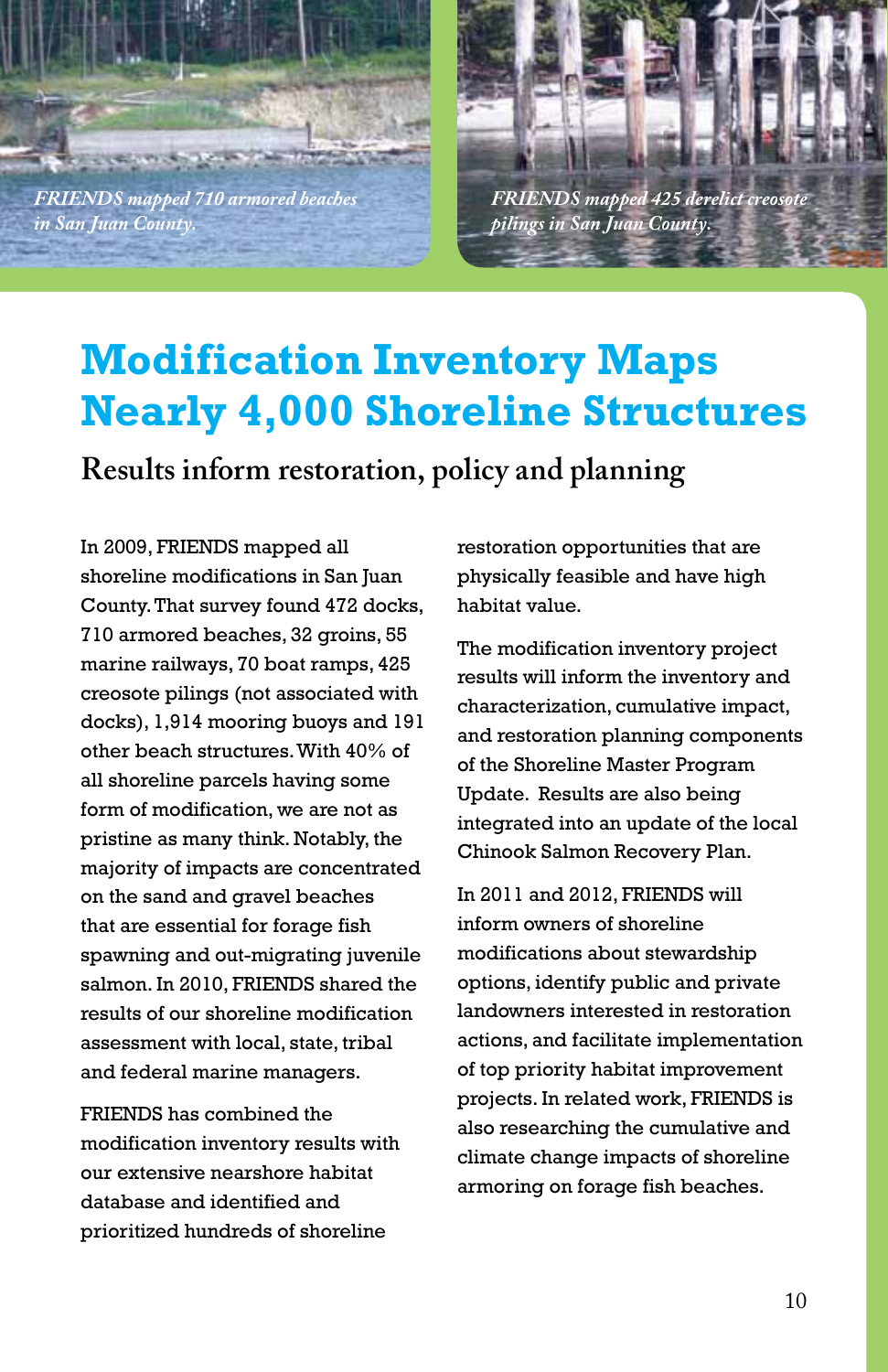



# **Shoreline Restoration Update**

# **Shoal Bay Healthier One Year Later**

In 2010, FRIENDS monitored a tidegate removal site we had restored in 2009 with shellfish farm owners Nick and Sara Jones on Lopez Island. Where fish used to get trapped behind the tidegate at mid-level tides, they are now able to travel into and out of a lagoon there at all minus tides. Our monitoring revealed that summer temperatures within the lagoon dropped nearly 5 degrees Fahrenheit. There were also no fish kills observed. In addition, observers saw schools of juvenile pink salmon and juvenile cods and greenlings in the lagoon for the first time. The project also resulted in the unanticipated benefit of larger, shellfish.

## **Barlow Bay Restoration**

In 2010, FRIENDS completed field research and restoration designs to remove outdated and degraded shoreline modifications (docks, bulkheads, creosote pilings) that are negatively impacting nearshore habitats in Barlow Bay on Lopez Island. FRIENDS on-the-ground restoration efforts began in 2009 when multiple creosote pilings were removed from the bay. In 2010, wetland, archaeological and nearshore marine biological assessments were completed as were restoration designs for small armoring removal projects. In the summer of 2011, FRIENDS will remove derelict rock from known forage fish spawning habitat along Barlow Bay road.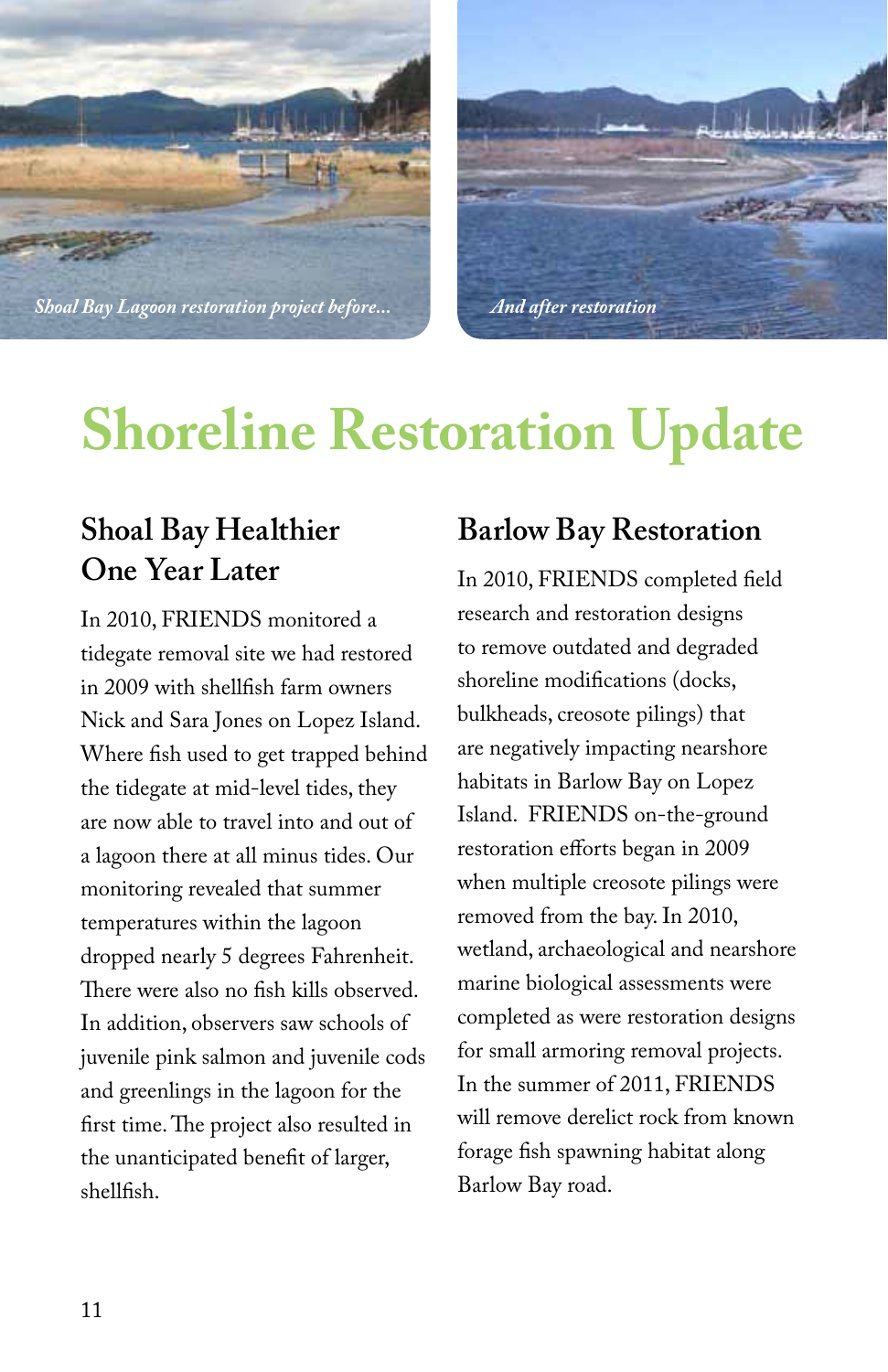# FRIENDS News and Events

### San Juan County Vesting Mini-initiative Defeated

In a victory for fair and rational land use planning, the County Council voted not to adopt (5 against, 1 for) the realtor-sponsored vesting mini-initiative. This initiative sought a 4-year exemption from new land use regulations in San Juan County. FRIENDS opposed the initiative because San Juan County already enjoys some of the most generous, development friendly vesting rules in the nation. The initiative would have created an administrative headache for planners working with multiple sets of rules and was an end run around the Critical Areas Ordinance and Shoreline Master Program updates.

### Calendar of Events – Save the Date

12

| June 18          | Orca Sing at Lime Kiln State Park, San Juan |
|------------------|---------------------------------------------|
| July 22          | Tribal Canoe Journey on San Juan            |
| $\sqrt{$ July 23 | Tribal Canoe Journey on Lopez               |
| Aug $13$         | <b>Orcas Library Fair</b>                   |
| <b>Aug 20</b>    | San Juan County Fair Green Tent             |
| Aug $27$         | <b>FRIENDS Annual Meeting</b>               |

# **LEAVE A LEGACY**

By including FRIENDS of the San Juans in your estate planning, you can support our vital conservation programs while also achieving your financial objectives. Consider naming FRIENDS as a beneficiary in your will.

Contact FRIENDS (360) 378-2319 to find out more about protecting the San Juan Islands for future generations.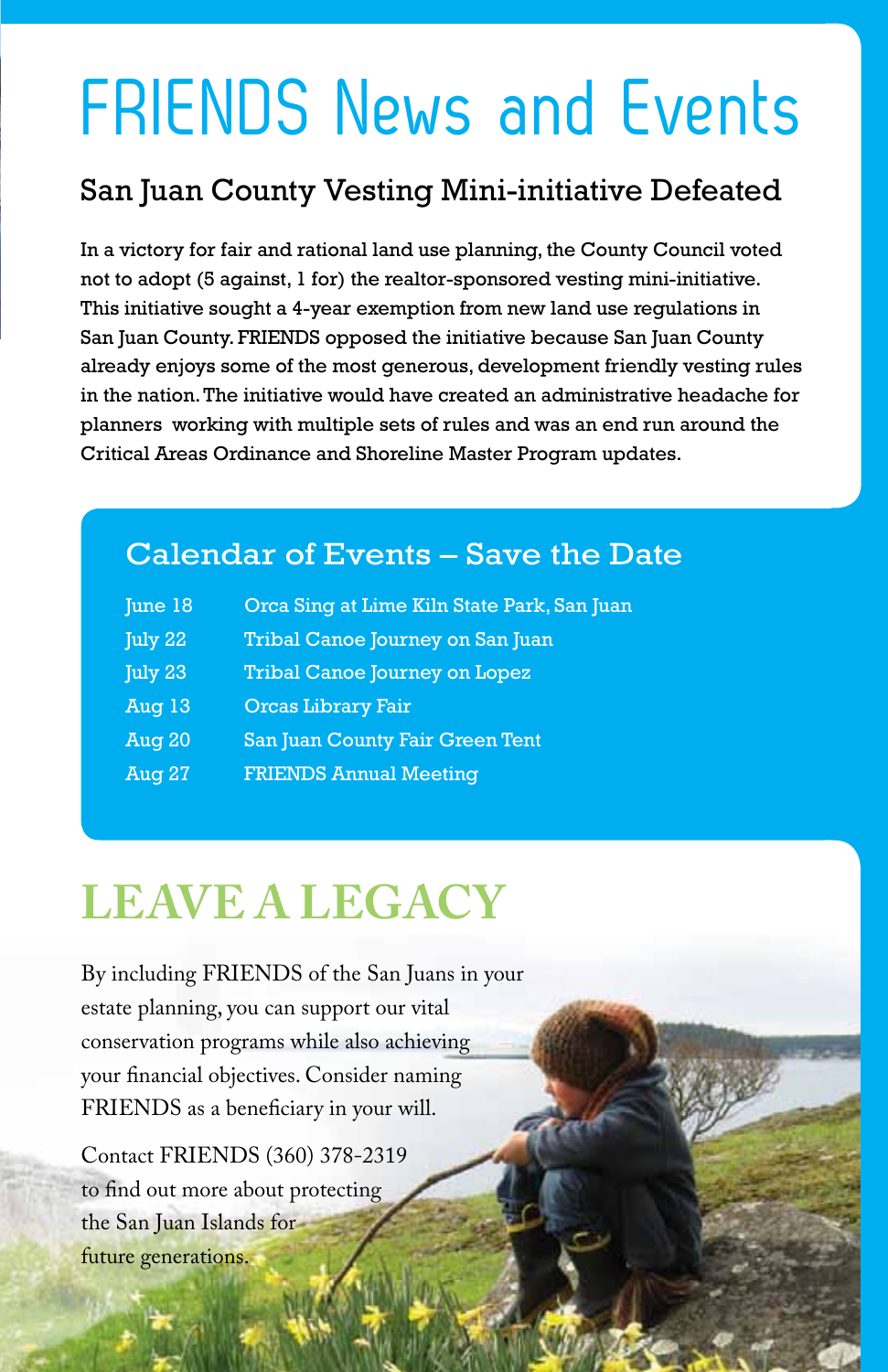*Office Manager Jana Marks assists on Barlow Bay Restoration Project.*

Thank you members for your continued support!

# **2010 Financial Highlights**

FRIENDS of the San Juans is a 501(C)(3) non profit organization. FRIENDS receives its income primarily from membership contributions and grants. Expenditures pay for science, education and advocacy programs, publications, and administrative support. This is a summary of our 2010 Fiscal Year (October 1, 2009 to September 30, 2010).

# Summary of Financial Position

### *Current and Fixed Assets.*

| Total Assets \$430,379           |  |
|----------------------------------|--|
| Other Assets\$895                |  |
| Marilyn Ellis Endowment \$77,076 |  |
| Operating Reserve \$101,000      |  |
| Unrestricted \$251,408           |  |
| Cash and Other                   |  |

#### *Liabilities and Accumulated Surplus*

| Current Liabilities\$792       |  |
|--------------------------------|--|
| Accumulated Surplus \$429,587  |  |
| Total Liabilities &            |  |
| Accumulated Surplus  \$430,379 |  |

### Statement of Activities

#### *Income*

| Total Income \$652,538        |  |
|-------------------------------|--|
| & Other (1.4%) \$9,326        |  |
| Investments, Events           |  |
| Grants (68.6%) \$447,637      |  |
| Contributions (30%) \$195,575 |  |
| Membership                    |  |

#### *Expenses*

| Total Expenses\$546,897         |  |
|---------------------------------|--|
| Administration (5.71%) \$31,233 |  |
| Fundraising (7.48%)  \$40,921   |  |
| Programs (86.81%) \$474,743     |  |

\*Note: \$101,000 transferred into an Operating Reserve.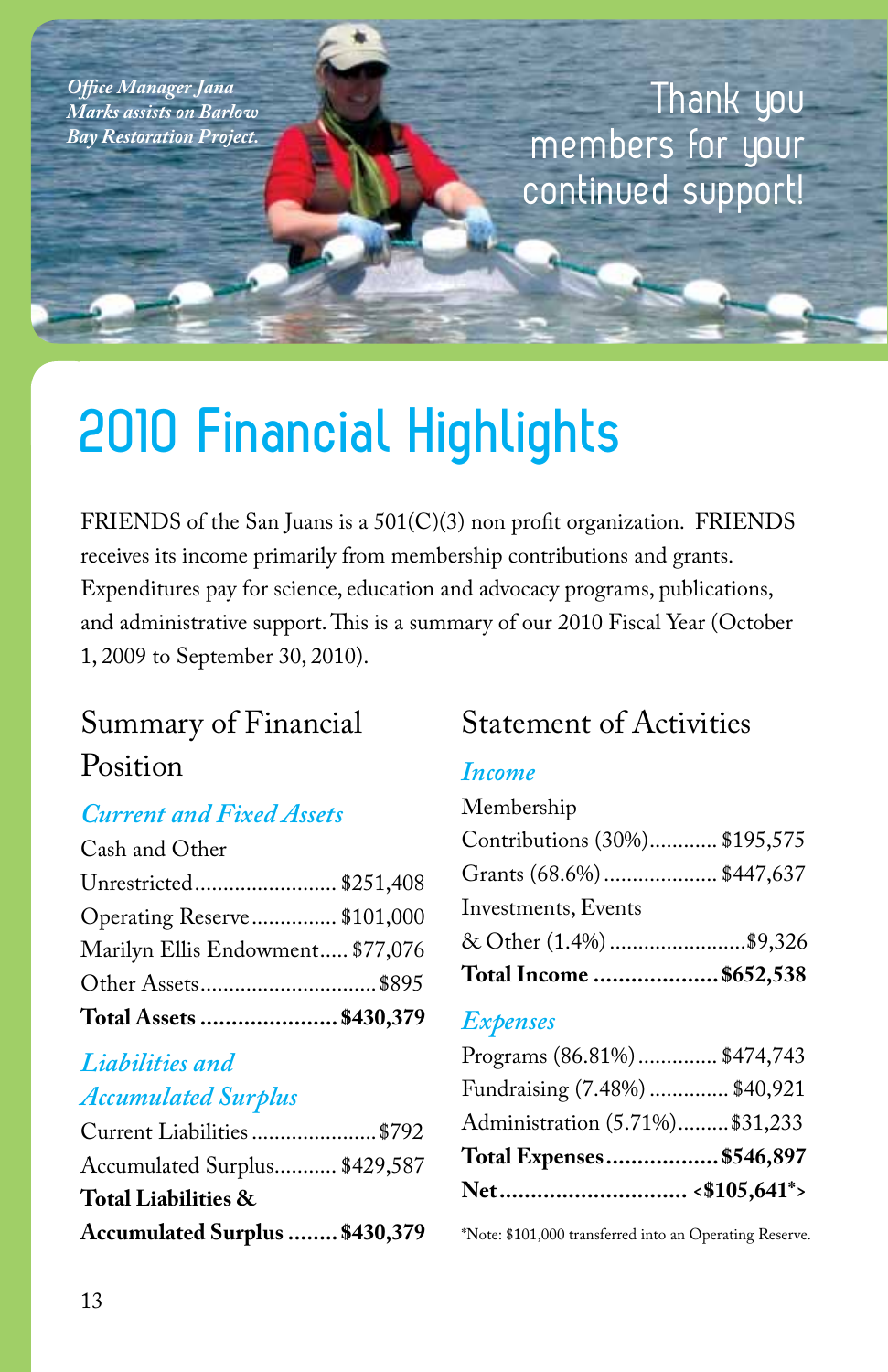her generous contributions of GIS applied to Chinook salmon recovery



FRIENDS would like to acknowledge and thank our project partners, in-kind supporters and generous funders who make our work possible.

**Funders:** ESRI, Horizons Foundation, National Fish and Wildlife Foundation, Northwest Fund for the Environment, Northwest Straits Commission, Puget Sound Partnership, Puget Sound Acquisition and Restoration Fund, San Juan Island Community Foundation, The Russell Family Foundation, The Tulalip Tribes Charitable Foundation, U.S. Fish and Wildlife Service, WA Dept. of Ecology Coastal Protection Fund, WA Dept. of Fish and Wildlife ALEA, and the WA State Salmon Recovery Funding Board.

**Project Partners and In-Kind Supporters:** Barlow Bay Community, Coastal Geologic Services, National Park Service, Neck Point Community, Nick and Sara Jones, Rosewood Environmental, SJC Marine Resources Committee, SJC Public Works Dept., SJI Visitors Bureau, Scenic Byways Committee, Spring Street School, The Tulalip Tribes, Dr. Tina Wyllie-Echeverria, Dr. Sandy Wyllie-Echeverria, University of Washington Friday Harbor Labs and WSU Beach Watchers.

> *Westcott Bay Low Tide Beach Walk.*